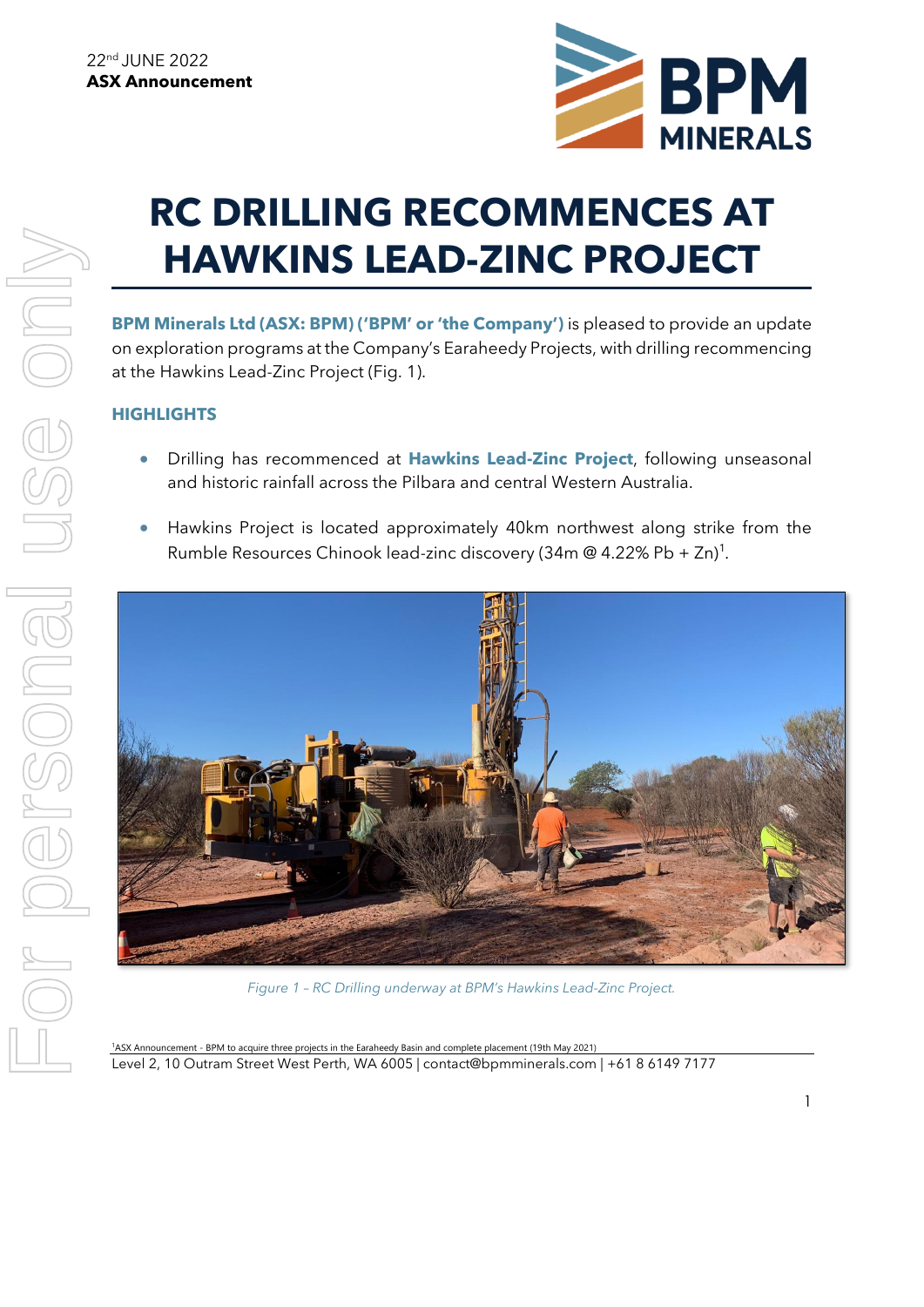

- Hawkins was pegged prior to the recent Rumble Resources discovery, delivering a first mover advantage with all surrounding ground now fully pegged.
- The Company expects the drilling campaign to last at least 3 weeks with all drilling programs fully funded and supported by the Company's strong cash position.

## **Commenting on the recommencement of drilling, CEO Chris Swallow:**

*"It's been a frustrating month for our exploration team with more than 120 millimetres of rain recorded at the Hawkins Project on what is very flat country.* 

*The Exploration team has been eager to get back to site and get drilling underway with an RC program designed to test for a potentially large lead-zinc-silver mineralised footprint."* 

### **- END –**

This release is authorised by the Board of Directors of BPM Minerals Limited.

For further information contact: **Chris Swallow**  Chief Executive Officer E: cs@bpmminerals.com P: +61 412 174 882

### **Competent Persons Statement**

The information in this announcement that relates to Exploration Results is based on information compiled by Oliver Judd, who is a Member of AusIMM and who has more than five years' experience in the field of activity being reported on. The information in the market announcement is an accurate representation of the available data.

Mr. Judd has sufficient experience which is relevant to the style of mineralisation and type of deposit under consideration and to the activity which he is undertaking to qualify as a Competent Person as defined in the 2012 Edition of the 'Australasian Code for Reporting of Exploration Results, Mineral Resources and Ore Reserves'. Mr. Judd consents to the inclusion in the report of the matters based on his information in the form and context in which it appears.